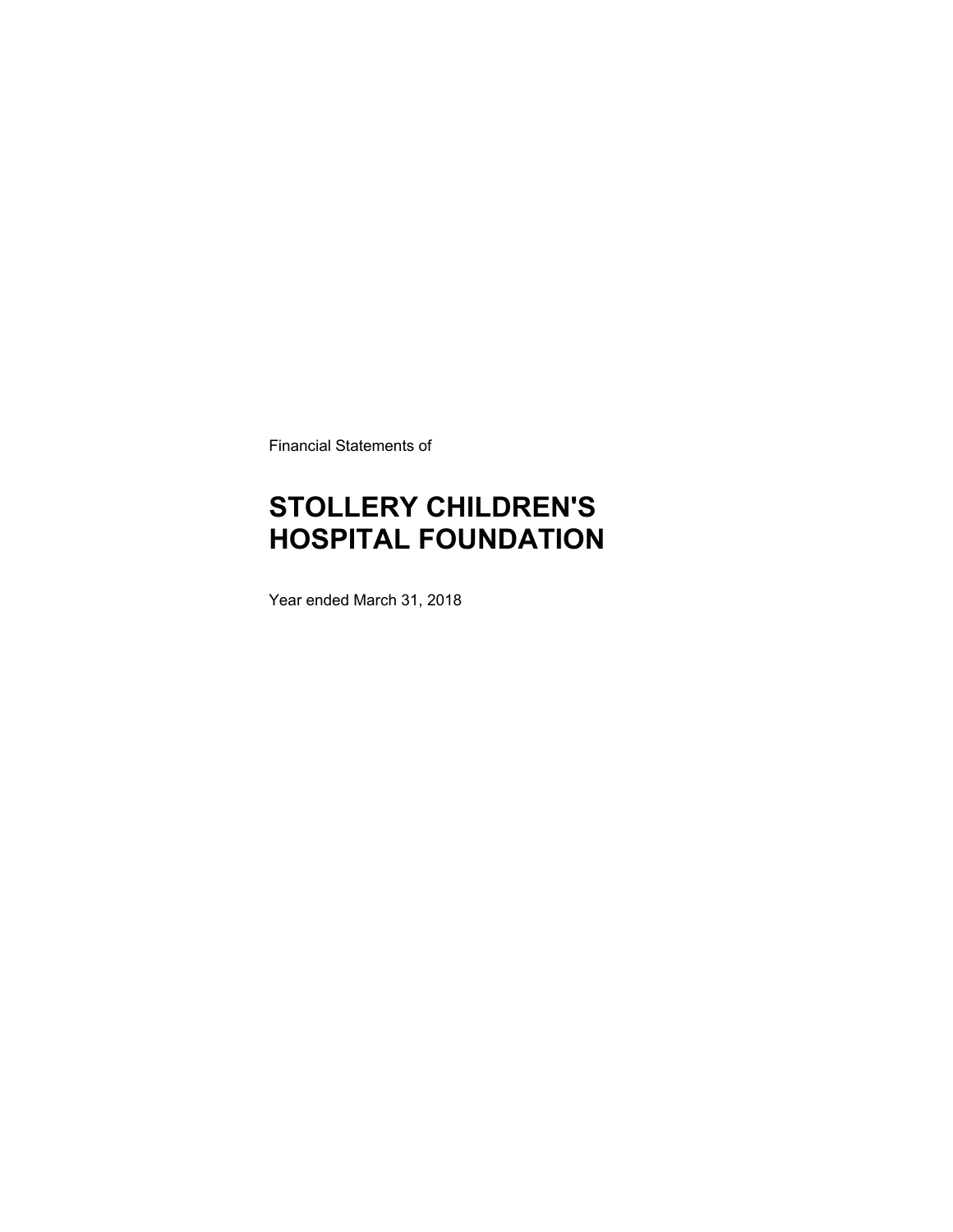

KPMG LLP 2200, 10175 – 101 Street Edmonton, AB T5J 0H3 Telephone (780) 429-7300 Fax (780) 429-7379 www.kpmg.ca

### **INDEPENDENT AUDITORS' REPORT**

To the Board of Trustees of the Stollery Children's Hospital Foundation

We have audited the accompanying financial statements of the Stollery Children's Hospital Foundation, which comprise the statement of financial position as at March 31, 2018, the statement of operations and changes in fund balances and cash flows for the year then ended, and notes, comprising a summary of significant accounting policies and other explanatory information.

#### *Management's Responsibility for the Financial Statements*

Management is responsible for the preparation and fair presentation of these financial statements in accordance with Canadian accounting standards for not-for-profit organizations, and for such internal control as management determines is necessary to enable the preparation of financial statements that are free from material misstatement, whether due to fraud or error.

#### *Auditors' Responsibility*

Our responsibility is to express an opinion on these financial statements based on our audit. We conducted our audit in accordance with Canadian generally accepted auditing standards. Those standards require that we comply with ethical requirements and plan and perform the audit to obtain reasonable assurance about whether the financial statements are free from material misstatement.

An audit involves performing procedures to obtain audit evidence about the amounts and disclosures in the financial statements. The procedures selected depend on our judgment, including the assessment of the risks of material misstatement of the financial statements, whether due to fraud or error. In making those risk assessments, we consider internal control relevant to the entity's preparation and fair presentation of the financial statements in order to design audit procedures that are appropriate in the circumstances, but not for the purpose of expressing an opinion on the effectiveness of the entity's internal control. An audit also includes evaluating the appropriateness of accounting policies used and the reasonableness of accounting estimates made by management, as well as evaluating the overall presentation of the financial statements.

We believe that the audit evidence we have obtained is sufficient and appropriate to provide a basis for our audit opinion.

#### *Opinion*

In our opinion, the financial statements present fairly, in all material respects, the financial position of the Stollery Children's Hospital Foundation as at March 31, 2018 and its results of operations and its cash flows for the year then ended in accordance with Canadian accounting standards for not-for-profit organizations**.** 

 $KPMG$  11P

Chartered Professional Accountants

June 19, 2018 Edmonton, Canada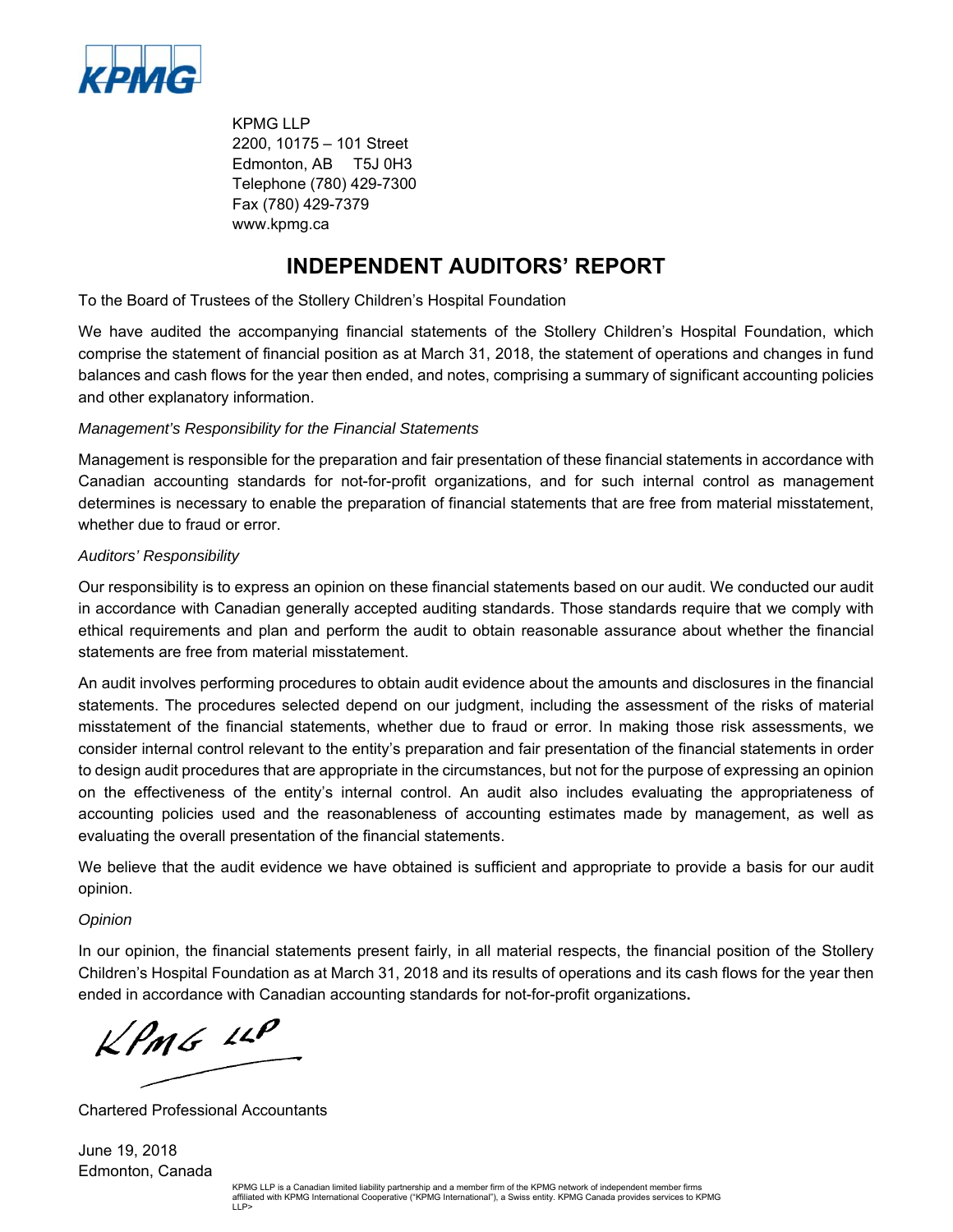Financial Statements

Year ended March 31, 2018

| <b>Financial Statements</b>                          |    |
|------------------------------------------------------|----|
| <b>Statement of Financial Position</b>               |    |
| Statement of Operations and Changes in Fund Balances | 2  |
| <b>Statement of Cash Flows</b>                       | 3  |
| Notes to Financial Statements                        | 4  |
| Schedule A - Investment Income                       | 12 |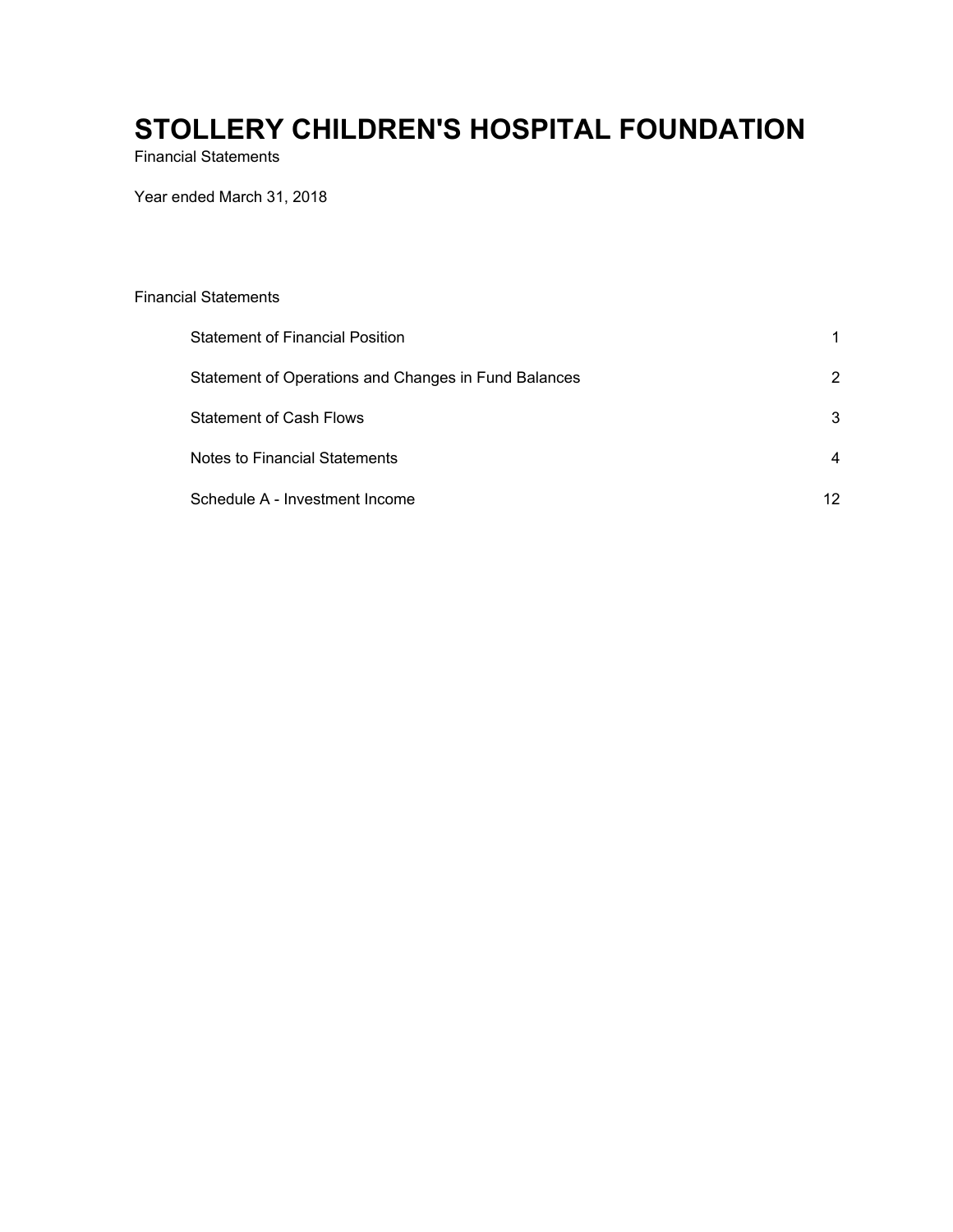Statement of Financial Position

March 31, 2018, with comparative information for 2017

|                                                   | 2018             | 2017               |
|---------------------------------------------------|------------------|--------------------|
| <b>Assets</b>                                     |                  |                    |
| Current assets:                                   |                  |                    |
| Cash                                              | \$<br>9,081,195  | \$<br>11,854,865   |
| Accounts receivable                               | 386,010          | 443,244            |
| Prepaid expenses                                  | 413,261          | 475,990            |
| Inventory<br>Joint venture investment (note 2)    | 154,726          | 121,753<br>323,680 |
|                                                   | 10,035,192       | 13,219,532         |
| Long term receivable                              | 436,357          | 376,826            |
| Portfolio investments (note 3)                    | 59,828,465       | 54,068,577         |
| Capital assets (note 4)                           | 452,820          | 494,916            |
|                                                   | \$<br>70,752,834 | \$<br>68,159,851   |
| Liabilities and Fund Balances                     |                  |                    |
| <b>Current liabilities:</b>                       |                  |                    |
| Accounts payable and accrued liabilities (note 7) | \$<br>1,665,467  | \$<br>1,830,969    |
| Deferred revenue                                  | 134,803          | 93,093             |
|                                                   | 1,800,270        | 1,924,062          |
| Fund balances:                                    |                  |                    |
| <b>Externally restricted</b>                      | 6,608,126        | 8,981,223          |
| Internally restricted                             | 36,663,201       | 24,053,544         |
| Unrestricted                                      | 25,681,237       | 33,201,022         |
| Commitments (note 5)                              | 68,952,564       | 66,235,789         |
|                                                   |                  |                    |
|                                                   | \$<br>70,752,834 | \$<br>68,159,851   |

See accompanying notes to financial statements.

On behalf of the Board of Trustees:

Chair

Chair of Finance and Audit Committee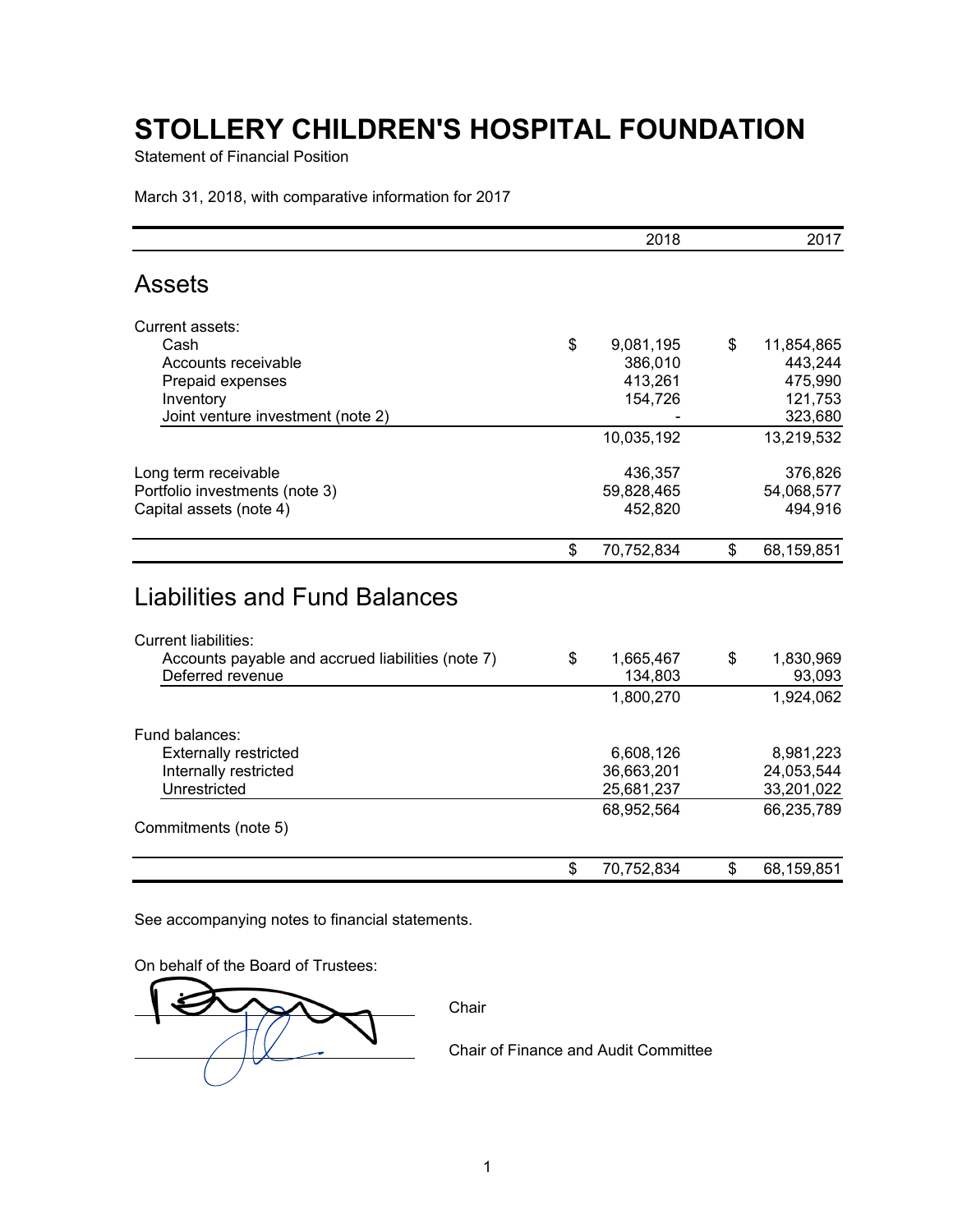Statement of Operations and Changes in Fund Balances

Year ended March 31, 2018, with comparative information for 2017

|                                                   | Externally<br>restricted fund | Internally<br>restricted fund | Unrestricted<br>fund | Total<br>2018 | Total<br>2017 |
|---------------------------------------------------|-------------------------------|-------------------------------|----------------------|---------------|---------------|
|                                                   |                               |                               |                      |               |               |
| Revenue:                                          |                               |                               |                      |               |               |
| Fundraising projects and contributions            | \$<br>1,259,131               | \$                            | 20,497,859<br>\$     | \$21,756,990  | \$24,119,351  |
| <b>Mighty Millions Lottery</b>                    |                               |                               | 7,564,479            | 7,564,479     | 6,969,993     |
| Investment income (Schedule A)                    |                               |                               | 1,174,023            | 1,174,023     | 3,128,312     |
| Merchandising                                     |                               |                               | 417,873              | 417,873       | 359,957       |
|                                                   | 1,259,131                     |                               | 29,654,234           | 30,913,365    | 34,577,613    |
| Expenditures:                                     |                               |                               |                      |               |               |
| Fundraising                                       |                               |                               | 5,986,699            | 5,986,699     | 5,378,874     |
| <b>Mighty Millions Lottery</b>                    |                               |                               | 6,012,515            | 6,012,515     | 5,951,059     |
| Administration                                    |                               |                               | 2,410,323            | 2,410,323     | 2,301,123     |
| Merchandising                                     |                               |                               | 420,342              | 420,342       | 383,081       |
|                                                   |                               | $\blacksquare$                | 14,829,879           | 14,829,879    | 14,014,137    |
| Excess of revenue over expenditures before grants | 1,259,131                     |                               | 14,824,355           | 16,083,486    | 20,563,476    |
| Grants to the Stollery Children's Hospital        | 3,632,228                     | 9,734,483                     |                      | 13,366,711    | 12,743,598    |
| Excess of revenue over expenditures               | (2,373,097)                   | (9,734,483)                   | 14,824,355           | 2,716,775     | 7,819,878     |
| Fund balances, beginning of year                  | 8,981,223                     | 24,053,544                    | 33,201,022           | 66,235,789    | 58,415,911    |
| <b>Transfers</b>                                  |                               | 22,344,140                    | (22, 344, 140)       |               |               |
| Fund balances, end of year                        | \$<br>6,608,126               | 36,663,201<br>\$              | \$25,681,237         | \$ 68,952,564 | \$66,235,789  |

See accompanying notes to financial statements.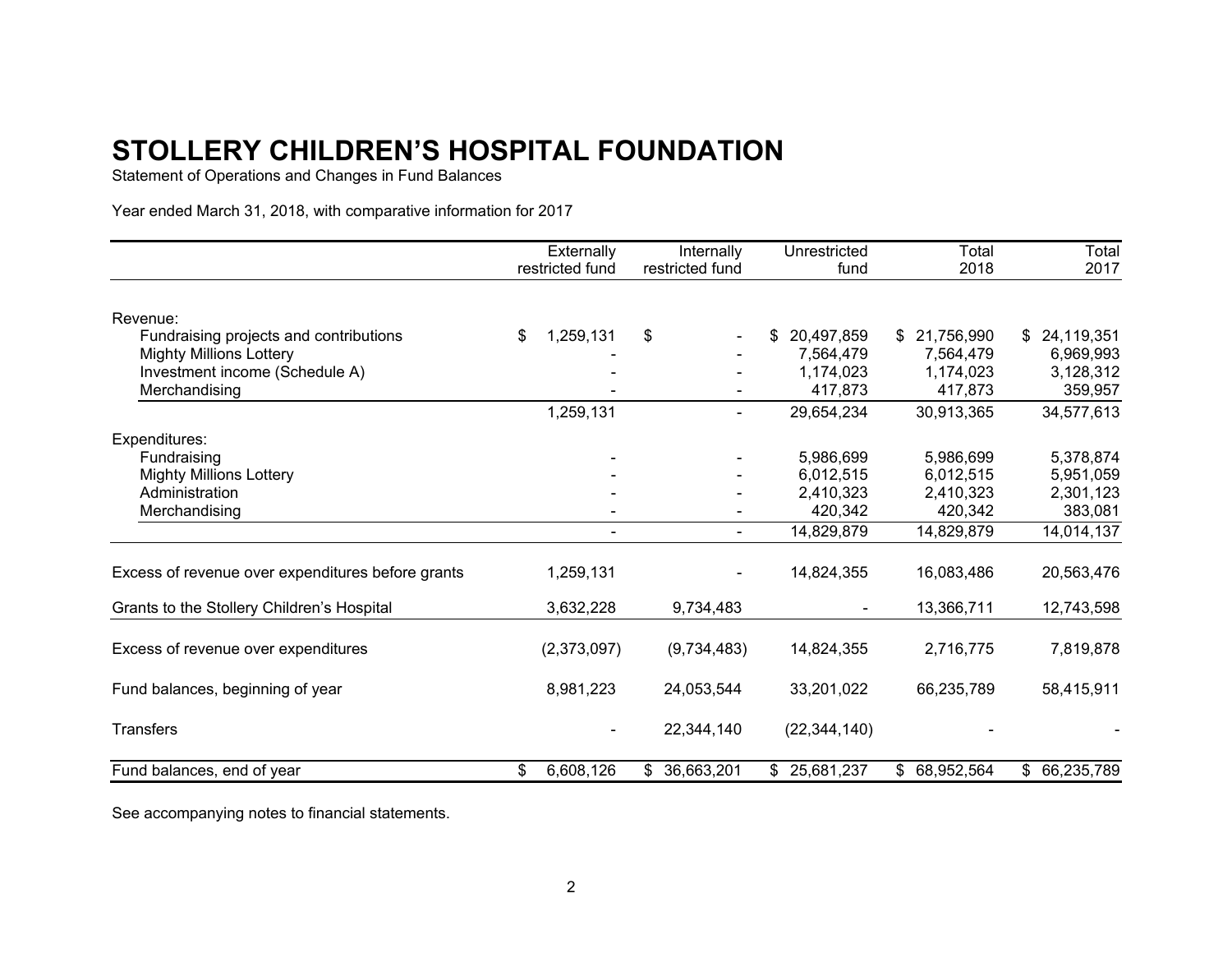Statement of Cash Flows

Year ended March 31, 2018, with comparative information for 2017

|                                                                  | 2018            | 2017             |  |
|------------------------------------------------------------------|-----------------|------------------|--|
| Cash provided by operations:                                     |                 |                  |  |
| Excess of revenue over expenditures<br>Items not involving cash: | \$<br>2,716,775 | \$<br>7,819,878  |  |
| Unrealized loss (gain) on portfolio investments                  | 1,400,928       | (1, 274, 131)    |  |
| Realized gain on portfolio investments                           | (820, 898)      | (317, 295)       |  |
| Amortization of capital assets                                   | 69,314          | 76,671           |  |
| Joint venture investment income                                  |                 | (301,000)        |  |
| Change in non-cash operating working capital:                    |                 |                  |  |
| Decrease (increase) in accounts receivable                       | 57,234          | (71, 124)        |  |
| Decrease (increase) in prepaid expenses                          | 62,729          | (360, 360)       |  |
| Increase in inventory                                            | (32, 973)       | (2,621)          |  |
| Increase in long term receivable                                 | (59, 531)       | (4, 505)         |  |
| (Decrease) increase in accounts                                  |                 |                  |  |
| payable and accrued liabilities                                  | (165, 502)      | 283,799          |  |
| Increase in deferred revenue                                     | 41,710          | 61,673           |  |
|                                                                  | 3,269,786       | 5,910,985        |  |
| Cash flows used in investing activities:                         |                 |                  |  |
| Acquisition of portfolio investments, net                        | (6,339,918)     | (5, 121, 804)    |  |
| Acquisition of capital assets                                    | (27, 218)       | (31, 935)        |  |
| Distributions received from joint venture                        | 323,680         | 367,712          |  |
| Contributions to joint venture                                   |                 | (22, 680)        |  |
|                                                                  | (6,043,456)     | (4,808,707)      |  |
|                                                                  |                 | 1,102,278        |  |
| Increase (decrease) in cash                                      | (2,773,670)     |                  |  |
| Cash, beginning of year                                          | 11,854,865      | 10,752,587       |  |
| Cash, end of year                                                | \$<br>9,081,195 | \$<br>11,854,865 |  |

See accompanying notes to financial statements.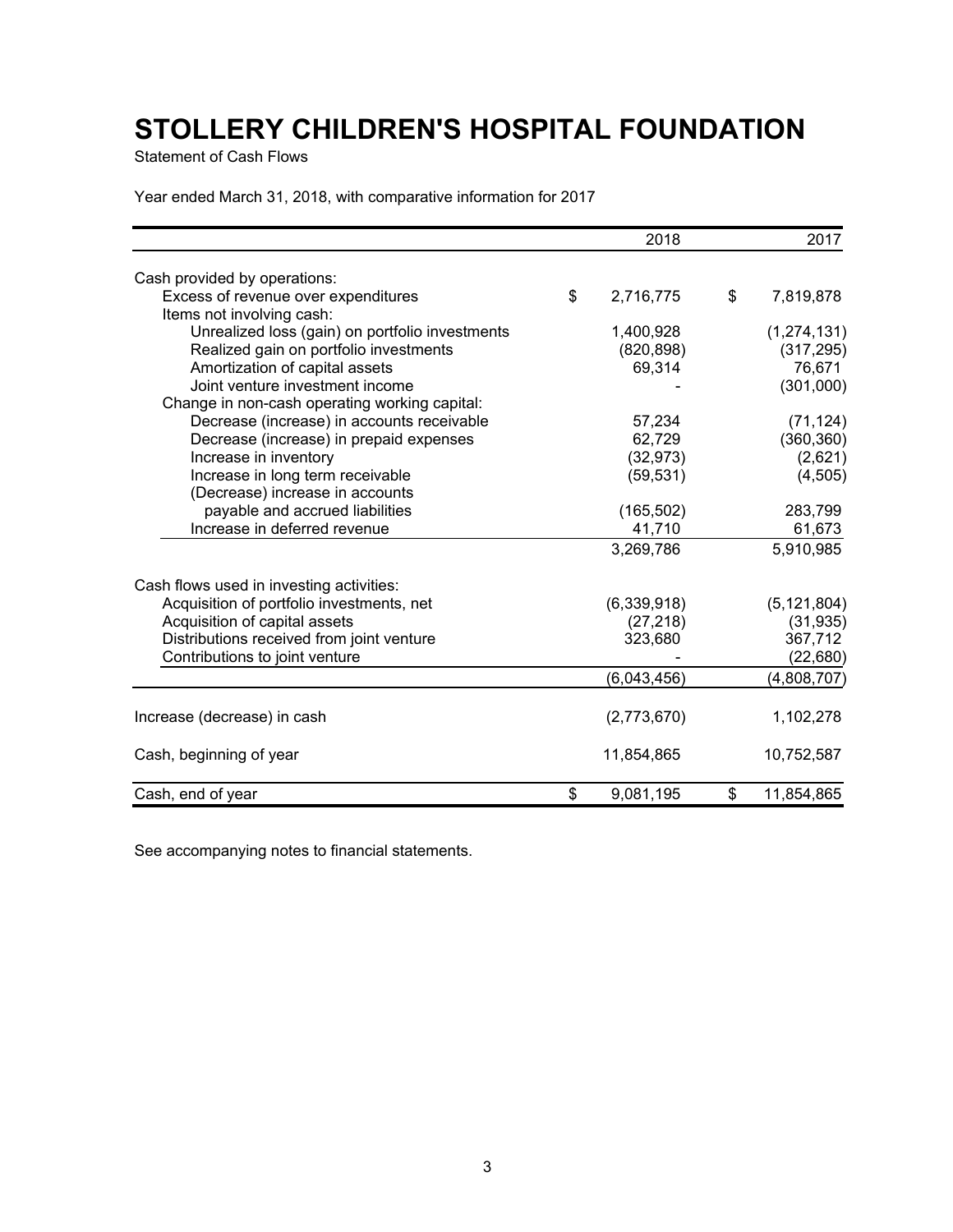Notes to Financial Statements

Year ended March 31, 2018

Stollery Children's Hospital Foundation (the "Foundation") operates under the Regional Health Authorities Foundations Regulation. The Foundation is registered with the Canada Revenue Agency as a charitable organization and is exempt from income taxes.

The mission of the Foundation is to raise funds in support of the Stollery Children's Hospital (the "Hospital") in the pursuit of excellence and to transform children's health care by educating communities on needs, thanking donors who support the Foundation and sharing the impact of their donation on the lives of children and their families.

#### **1. Significant accounting policies:**

These financial statements have been prepared by management in accordance with Canadian accounting standards for not-for-profit organizations in Part III of the CPA Canada Handbook.

(a) Fund accounting:

The Foundation follows the restricted fund method of accounting for contributions. The following funds have been established for financial reporting purposes:

- i) Externally restricted fund consists of funds which restrictions have been imposed by the donor
- ii) Internally restricted fund consists of funds upon which restrictions have been imposed by the Board of Trustees (the "Board"). These funds represent donations and income that were initially unrestricted by upon which the Board has placed restrictions for specific priority programs at the Hospital.
- iii) Unrestricted fund consists of donations and investment income upon which no restrictions have been imposed by the donors or the Board. These funds are managed in accordance with general Board policies and may be internally restricted through Board motion.
- (b) Inventory:

Inventory consists of items held for resale and is valued at the lower of cost, measured on a first-in, first-out basis, and replacement cost. Merchandising expense represents the cost of inventory sold during the year.

(c) Joint venture investment:

 The Foundation records its joint venture investment in the Hair Massacure event using the equity method, whereby the value of the investment is adjusted annually to reflect the Foundation's proportionate share of excess of revenues over expenditures, less distributions received.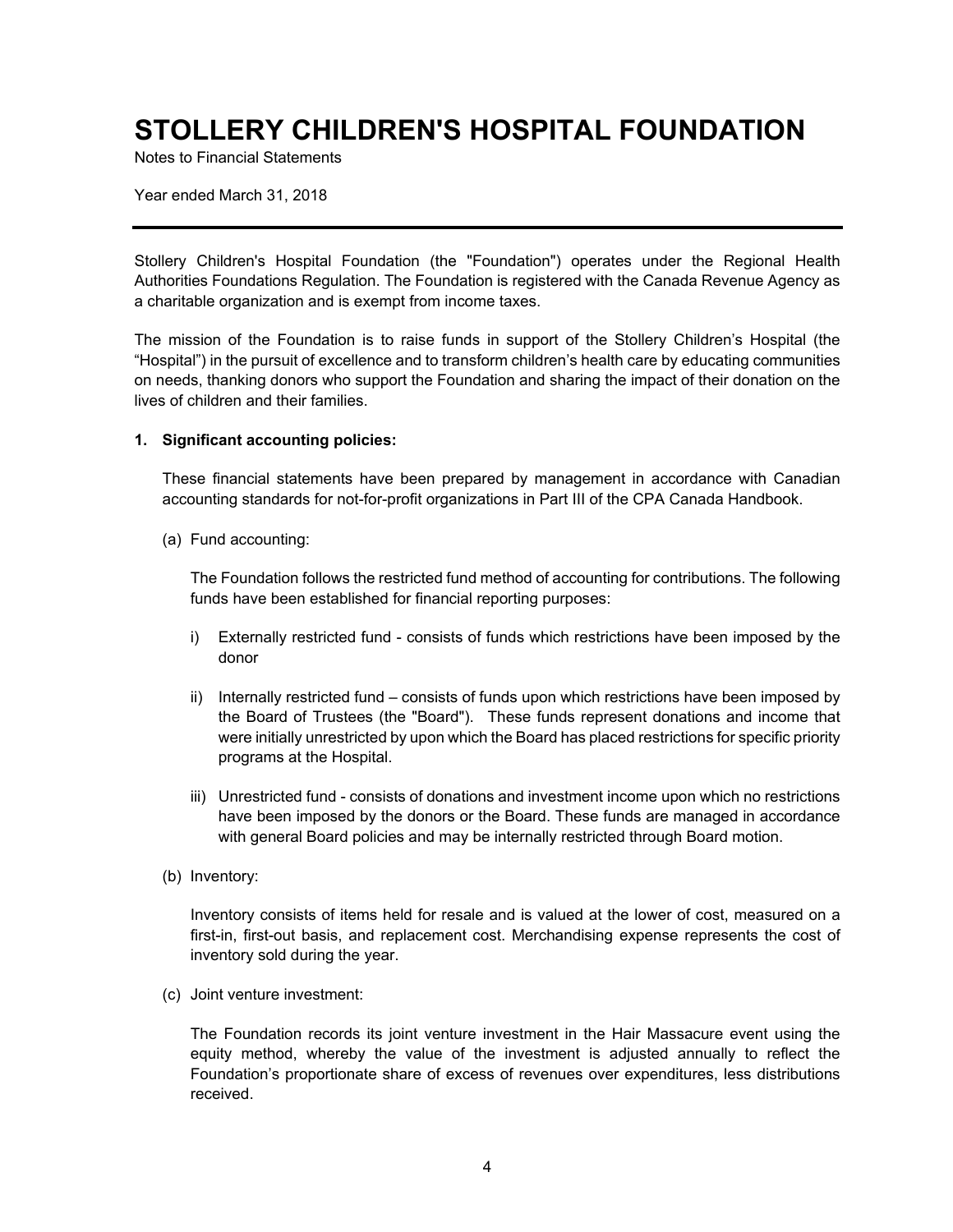Notes to Financial Statements (continued)

Year ended March 31, 2018

#### **1. Significant accounting policies (continued):**

(d) Capital assets:

Capital assets are recorded at cost less accumulated amortization. Repairs and maintenance costs are expensed as incurred. Betterments which extend the useful life of an asset are capitalized. When a capital asset no longer contributes to the Foundation's ability to provide services, its carrying amount is written down to its residual value. Capital assets include works of art which are not subject to amortization.

Capital assets are amortized on a straight-line basis as follows:

| Asset                  | Useful Life   |
|------------------------|---------------|
| Equipment              | 3 years       |
| Furniture and fixtures | 10 years      |
| Computer software      | 3 years       |
| Leasehold improvements | Term of Lease |

#### (e) Revenue recognition:

Externally restricted contributions are recognized as revenue of the externally restricted fund in the year received or receivable if the amount to be received can be reasonably estimated and collection is reasonably assured.

Unrestricted contributions are recognized as revenue when received or receivable if the amount to be received can be reasonably estimated and collection is reasonably assured.

Investment income is recognized as revenue of the unrestricted fund when earned.

Fundraising projects and merchandising revenue are recognized in the year in which the event is held or goods are sold.

(f) Contributed materials and services:

Contributed materials and services are recorded at fair value when they would have otherwise been purchased and when a fair value can be reasonably estimated. Contributed services of volunteers are not recognized in these financial statements as their fair value cannot be reasonably determined.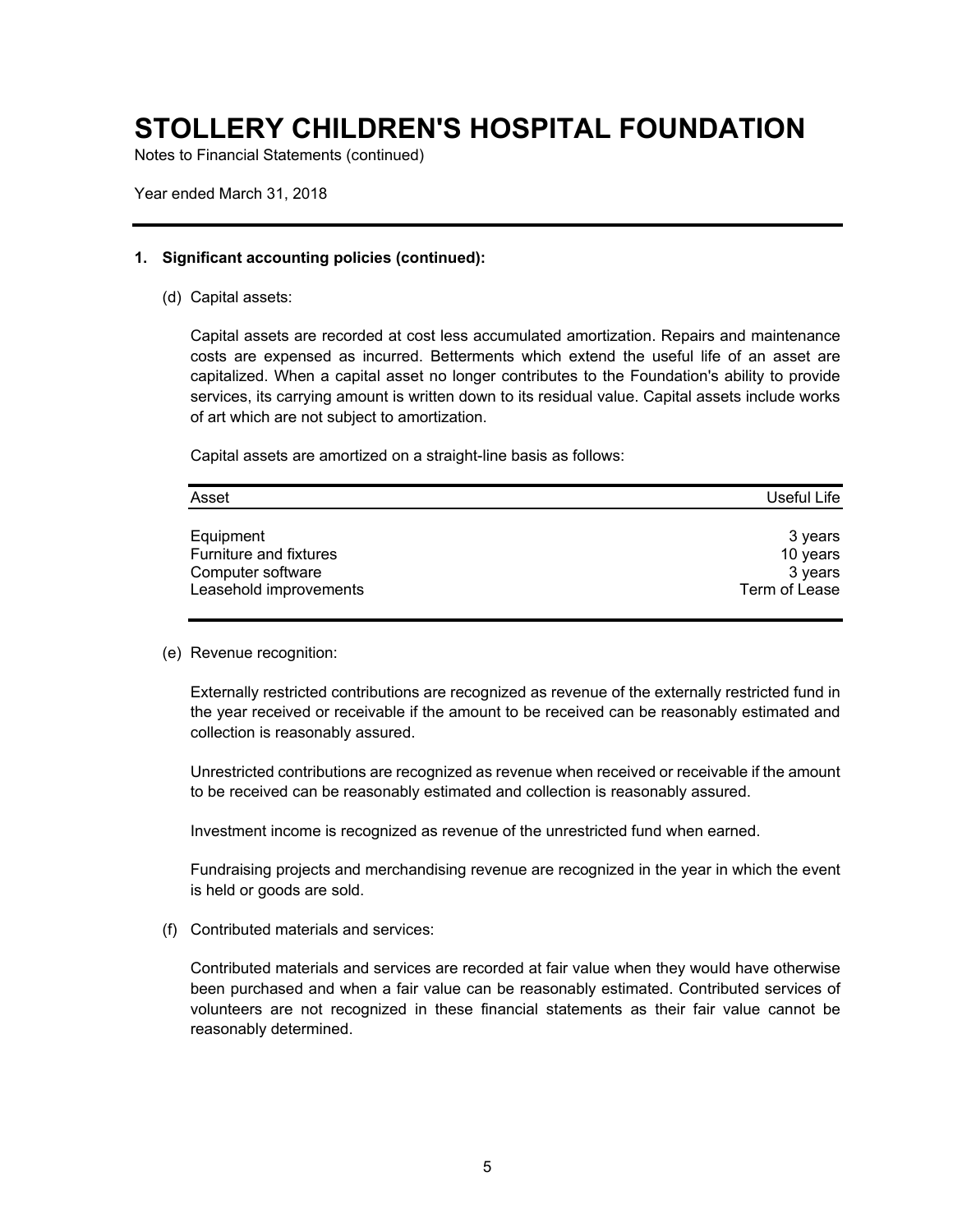Notes to Financial Statements (continued)

Year ended March 31, 2018

#### **1. Significant accounting policies (continued):**

(g) Financial instruments:

Financial instruments are recorded at fair value on initial recognition. Freestanding derivative instruments that are not in a qualifying hedging relationship and equity instruments that are quoted in an active market are subsequently measured at fair value. The Foundation does not use derivative financial instruments to alter the effects of market interest or foreign exchange fluctuations. All other financial instruments are subsequently recorded at cost or amortized cost, unless management has elected to carry the instruments at fair value. The Foundation has elected to carry its fixed-income instruments at fair value.

Transaction costs incurred on the acquisition of financial instruments measured subsequently at fair value are expensed as incurred. All other financial instruments are adjusted by transaction costs incurred on acquisition and financing costs, which are amortized using the straight-line method.

Financial assets are assessed for impairment on an annual basis at the end of the fiscal year if there are indicators of impairment. If there is an indicator of impairment, the Foundation determines if there is a significant adverse change in the expected amount or timing of future cash flows from the financial asset. If there is a significant adverse change in the expected cash flows, the carrying value of the financial asset is reduced to the highest of the present value of the expected cash flows, the amount that could be realized from selling the financial asset or the amount the Foundation expects to realize by exercising its right to any collateral. If events and circumstances reverse in a future period, an impairment loss will be reversed to the extent of the improvement, not exceeding the initial carrying value.

(h) Use of estimates:

The preparation of financial statements requires management to make estimates and assumptions that affect the reported amounts of assets and liabilities and disclosure of contingent assets and liabilities at the date of the financial statements and the reported amounts of revenues and expenses during the year. Actual results could differ from those estimates.

(i) Employee future benefits:

The Foundation participates in the Local Authorities Pension Plan, which is a multi-employer defined benefit pension plan. As it is not practicable to separate the information in the plan that relates to the Foundation, it is accounted for as a defined contribution plan.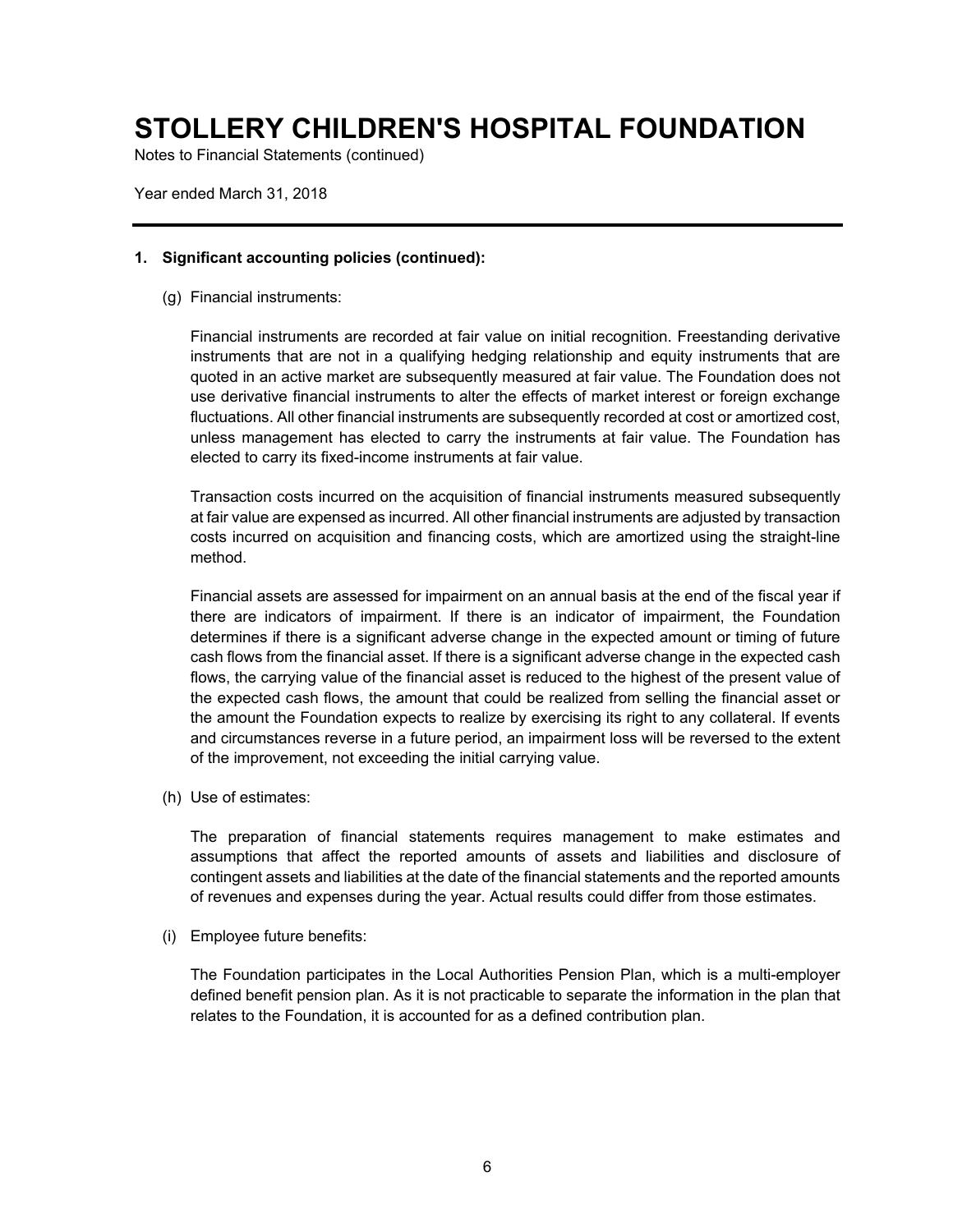Notes to Financial Statements (continued)

Year ended March 31, 2018

#### **2. Joint venture investment:**

The Foundation had a sublicence arrangement with Make A Wish Northern Alberta to jointly organize and administer the Hair Massacure event. This agreement permitted the use of the trademark to promote the event and to sell associated merchandise. The Foundation and Make A Wish Northern Alberta did not renew the agreement for the 2018 fiscal year; as such, all liabilities were satisfied and the net assets distributed to the parties to the joint venture.

| As at March 31                                               | 2018 | 2017                     |
|--------------------------------------------------------------|------|--------------------------|
| <b>Current assets</b><br>Liabilities                         | \$   | \$<br>777,720<br>173,132 |
| Net assets                                                   | \$   | \$<br>604,588            |
| Foundation's share of net assets                             | \$   | \$<br>323,680            |
| Year ended March 31                                          | 2018 | 2017                     |
| Revenues<br>Expenditures                                     | \$   | \$<br>902,716<br>300,716 |
| Excess of revenue over expenditures                          | \$   | \$<br>602,000            |
| Foundation's share of excess of<br>revenue over expenditures | \$   | \$<br>301,000            |

The Foundation's share of excess revenue over expenditures is recorded as fundraising projects and contributions revenue in the statement of operations.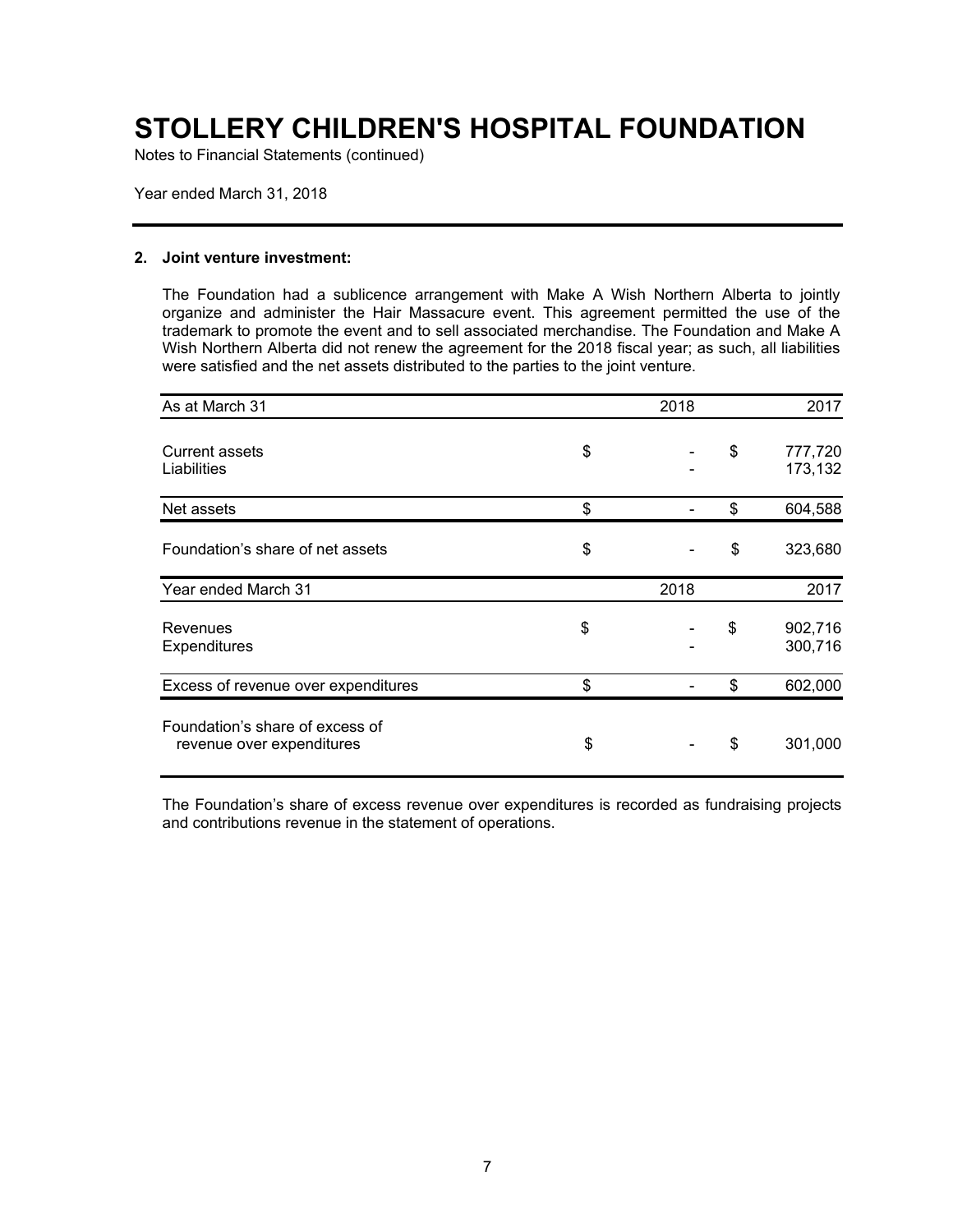Notes to Financial Statements (continued)

Year ended March 31, 2018

#### **3. Portfolio investments:**

|                                        | 2018             | 2017             |
|----------------------------------------|------------------|------------------|
| Fixed-income, measured at fair value:  |                  |                  |
| Term deposit                           | \$<br>10,240,480 | \$<br>4,037,186  |
| Government and government backed bonds | 13,813,806       | 14, 107, 546     |
| Corporate bonds                        | 14,982,327       | 14,816,513       |
|                                        | 39,036,613       | 32,961,245       |
| Equities, measured at fair value:      |                  |                  |
| Canadian                               | 9,136,362        | 9,060,564        |
| <b>United States</b>                   | 5,336,722        | 7,512,462        |
| International                          | 5,022,963        | 1,622,918        |
|                                        | 19,496,047       | 18,195,944       |
| Cash and equivalents                   | 1,295,805        | 2,911,388        |
|                                        | \$<br>59,828,465 | \$<br>54,068,577 |

The term deposits carry coupon rates of 1.35%, 1.46%, 1.50% and 1.68% and maturity dates of August 2018 to December 2018.

Government and government backed bonds carry coupon rates of 1.15% to 5.75% (2017 - 1.20% to 5.65%) with maturity dates from June 2018 to June 2033 (2017 - June 2017 to June 2031) and a principal amount of \$13,962,931 (2017 - \$13,968,883).

Corporate bonds carry coupon rates of 1.74% to 7.10% (2017 - 1.6% to 11.77%) with maturity dates from April 2019 to Jun 2031 (2017 – March 2018 to June 2031) and a principal amount of \$15,180,754 (2017 - \$14,637,895).

Approximately 33.00% (2017 - 33.00%) of the fixed-income investments mature within the next fiscal year, 17.00% (2017 - 16.00%) mature within the next two to five years and the balance mature after five years.

Equities are comprised of publicly traded equities in Canadian, United States and International corporations.

Cash and equivalents are represented by cash on deposit with the Investment Broker for future investment purchases.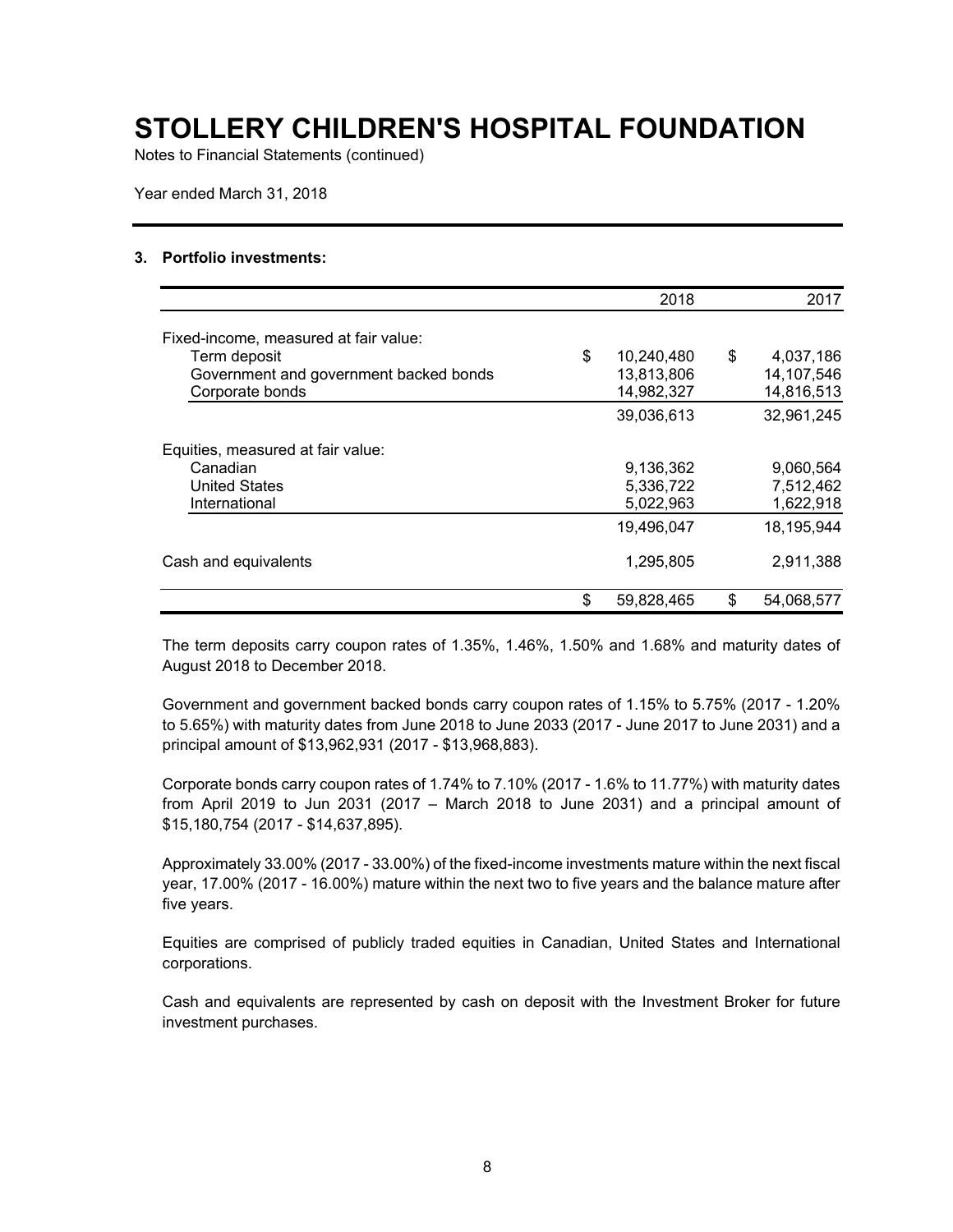Notes to Financial Statements (continued)

Year ended March 31, 2018

#### **4. Capital assets:**

|                                                                                                    |                                                         |                                            | 2018                                                | 2017                                                  |
|----------------------------------------------------------------------------------------------------|---------------------------------------------------------|--------------------------------------------|-----------------------------------------------------|-------------------------------------------------------|
|                                                                                                    | Cost                                                    | Accumulated<br>amortization                | Net book<br>value                                   | Net book<br>value                                     |
| Equipment<br>Furniture and fixtures<br>Computer software<br>Leasehold improvements<br>Works of art | \$<br>111,985<br>202,148<br>46,636<br>312,061<br>50,000 | \$<br>84.227<br>65,639<br>46,067<br>74,077 | \$<br>27,758<br>136,509<br>569<br>237,984<br>50,000 | \$<br>27,832<br>153,935<br>3,022<br>260,127<br>50,000 |
|                                                                                                    | \$<br>722,830                                           | \$<br>270,010                              | \$<br>452.820                                       | \$<br>494,916                                         |

Amortization of \$69,314 is included in administration expenditures (2017 - \$76,671).

#### **5. Commitments:**

a) The Foundation is committed to future annual operating lease payments for office equipment as follows:

| \$<br>18,575             |
|--------------------------|
| 18,575                   |
| 12,003                   |
| 1,796                    |
| $\overline{\phantom{0}}$ |
| ۰.                       |
|                          |
|                          |

b) The Foundation has approved cumulative funding commitments of \$36,759,205 (2017 - \$24,053,544) which will be carried forward to future years.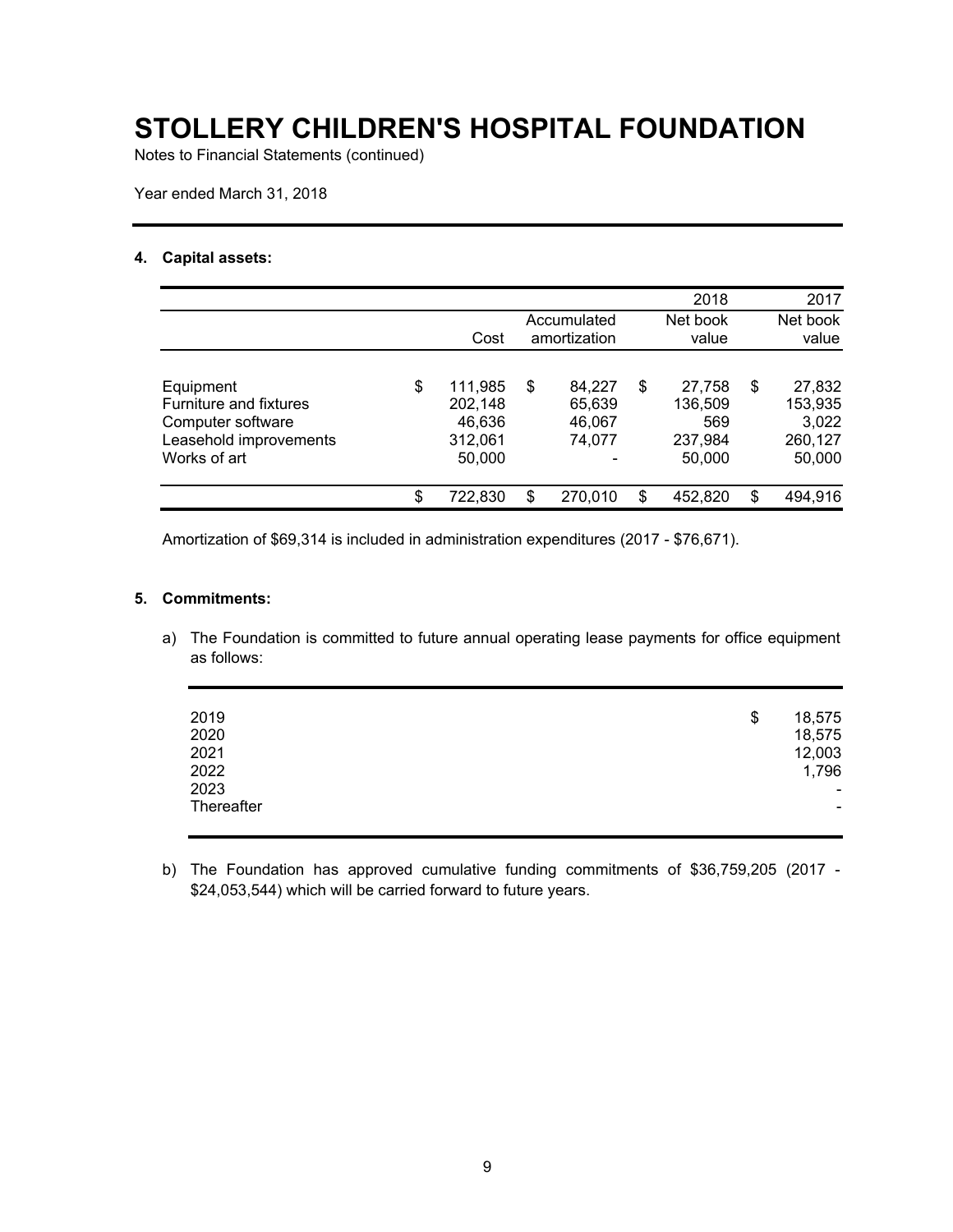Notes to Financial Statements (continued)

Year ended March 31, 2018

#### **5. Commitments (continued):**

c) The Foundation has received pledges of \$1,271,823 (2017 - \$1,780,833) from donors which have not been recognized as revenue at year-end. Payment of the amounts pledged is expected by the Foundation as follows:

| 2018<br>2019<br>2020<br>2021<br>Thereafter | S | 630,541<br>297,666<br>168,950<br>70,666<br>104,000 |
|--------------------------------------------|---|----------------------------------------------------|
|                                            |   |                                                    |

#### **6. Employee future benefits:**

All eligible employees of the Foundation participate in the Local Authorities Pension Plan (LAPP) under the Public Sector Pension Plans Act. Contribution requirements for the Foundation are as follows:

|                            | 2018   | 2017   |
|----------------------------|--------|--------|
| Employer                   |        |        |
| Pensionable earnings up to |        |        |
| the maximum under the      |        |        |
| Canada Pension Plan        | 10.39% | 11.39% |
| Pensionable earnings in    |        |        |
| excess of the maximum      |        |        |
| under the Canada           |        |        |
| <b>Pension Plans</b>       | 14.84% | 15.84% |
| Employee                   |        |        |
| Pensionable earnings up to |        |        |
| the maximum under the      |        |        |
| Canada Pension Plan        | 9.39%  | 10.39% |
| Pensionable earnings in    |        |        |
| excess of the maximum      |        |        |
| under the Canada           |        |        |
| Pension Plan               | 13.84% | 14.84% |
|                            |        |        |

Information for the year ended December 31, 2017 was not available at the time of preparing these financial statements (2016 - actuarial deficit of \$637 billion). The Foundation contributed a total of \$368,240 for the year ended March 31, 2018 (2017 - \$352,113), which has been recorded within administrative expenditures in the statement of operations. The Foundation had 31 (2016 - 39) contributing members in the plan which has a total of 253,862 (2015 - 244,620) members at December 31, 2016.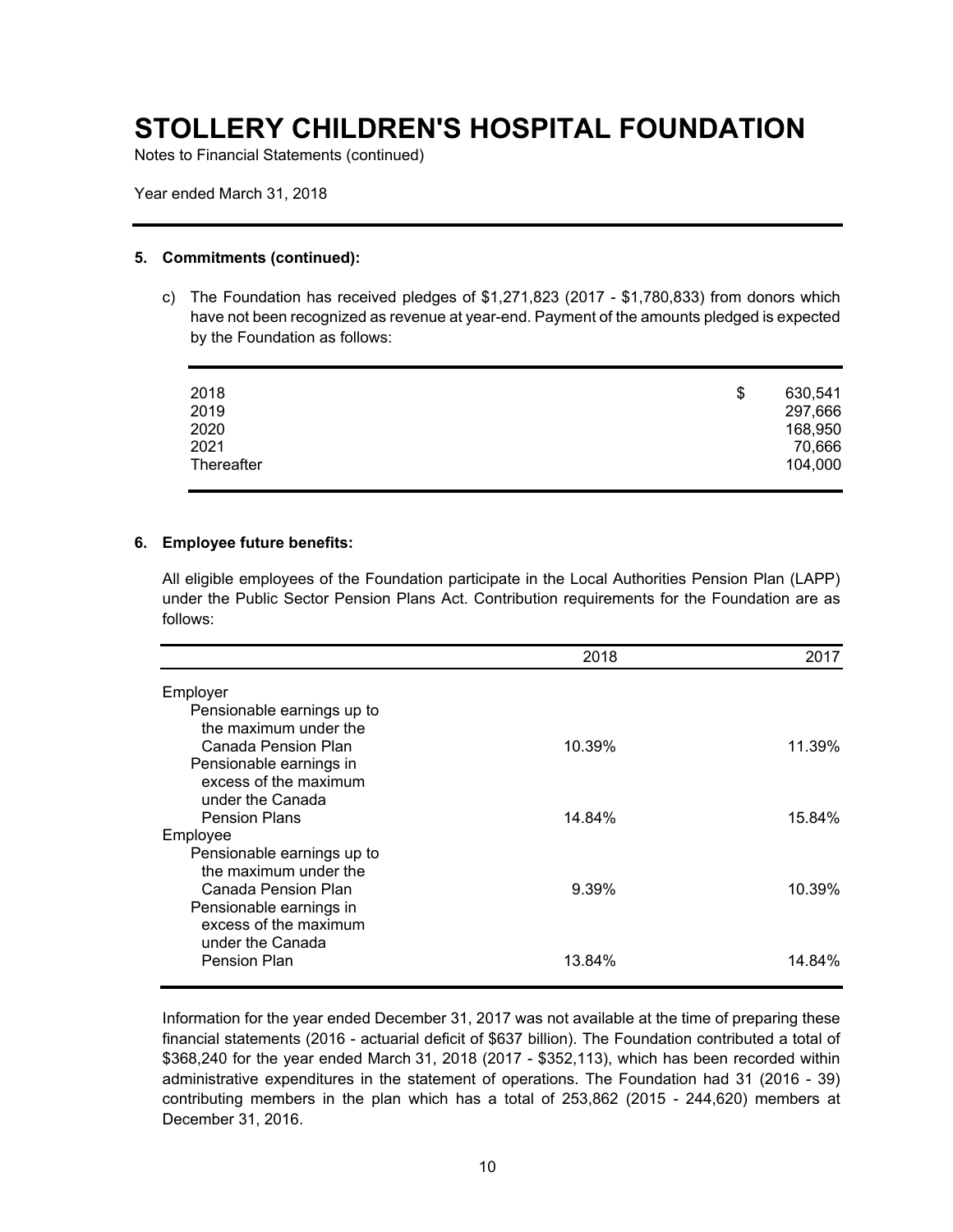Notes to Financial Statements (continued)

Year ended March 31, 2018

#### **7. Related party transactions:**

The Foundation provides grants of money and services to the Hospital. These grants allow the Hospital to provide health services not funded from other sources.

Accommodation, furnishings and certain other overhead costs incurred in the administration of the Foundation provided by the Hospital and Alberta Health Services are not reasonably estimable and consequently are not reflected in these financial statements.

At March 31, 2018, accounts payable and accrued liabilities include \$1,025,177 (2017 - \$1,392,632) due to Alberta Health Services.

#### **8. Financial risks:**

Income and financial returns on investments are exposed to credit and price risk. Credit risk relates to the possibility that a loss may occur from the failure of another party to perform according to the terms of the contract. Price risk is comprised of interest rate, foreign exchange and market risk. Interest rate risk relates to the possibility that investments will change in value due to fluctuations in interest rates. Market and foreign exchange risk relates to the possibility that investments will change in value due to future fluctuations in market prices and foreign exchanges rates.

These risks are managed by the Foundation's investment policies, which prescribe the investment asset mix including the degree of liquidity and concentration and the amount of foreign content.

Changes in interest rates and credit ratings are the main cause of changes in the fair value of government securities and corporate bonds resulting in a favorable or unfavorable variance compared to book value. Credit risk is mitigated by investing in government securities and corporate bonds with a rating of A or better and diversifying the securities between government, government backed and corporate issuers. Interest rate risk is mitigated by managing maturity dates and payment frequency. The Foundation limits credit risk associated with other financial assets by dealing with counterparties that it believes are creditworthy. The fair value of equities is impacted by price risk.

The Foundation does not use derivative instruments to alter the effects of interest, market and foreign exchange risks.

#### **9. Comparative information:**

Certain comparative information have been reclassified to conform to current year's presentation.